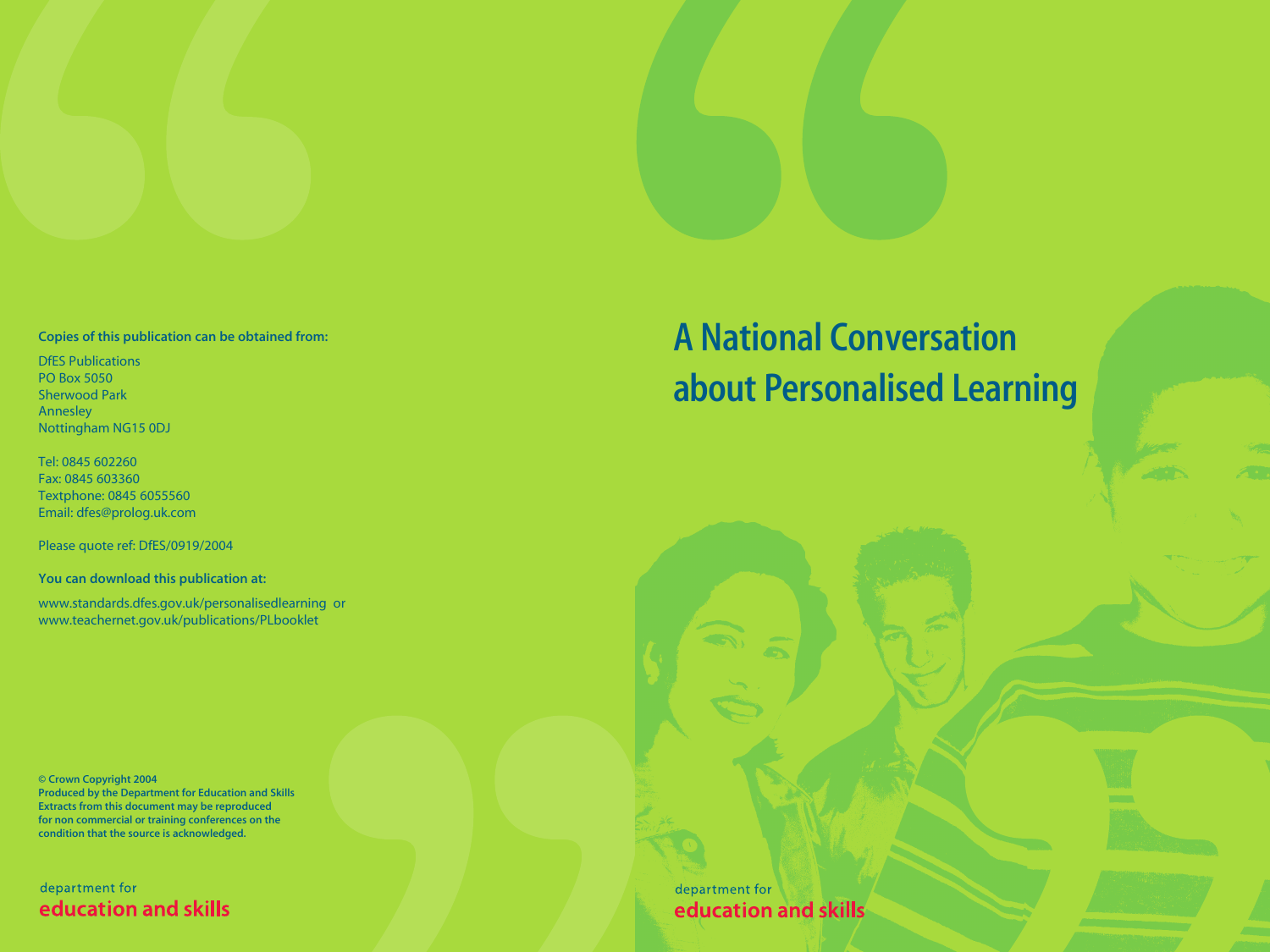"I really stretch each of my pupils. I pitch their work carefully so that they can do it but still find it challenging. Then I can decide exactly how to tailor their next stage."

### **Introduction**

Personalised learning is an idea that is capturing the imagination of teachers, children and young people across the country. It is an idea that has its roots in the best practices of the teaching profession, and it has the potential to make every young person's learning experience stretching, creative, fun and successful. We believe personalised learning can help us all answer enduring questions about:

- How can we help every child do even better?
- What teaching practices should we employ to do so?
- How together can we solve the specific challenges faced in each school?

This pamphlet, and the website it is allied to, crystallise what has been learnt in practice and policy to date. The intention is to provide headteachers, teachers, support staff and governors with a shared foundation for the development of personalised learning. The website also provides an opportunity for you to inform a wider audience about how learning is being personalised in your school.

The pamphlet has four main sections. It describes the concepts of personalisation and personalised learning. It identifies principles that can help guide actions at each level of the system. It clarifies the main components of personalised learning and it invites you to join a national debate about how personalised learning can best be developed.

This pamphlet represents a first word on personalised learning, not the last word. We hope that you will visit the personalised learning website to help chart the future. You will find there access to case studies, some of which are mentioned in this booklet, together with more detail on the range of resources currently available to you.

**www.standards.dfes.gov.uk/personalisedlearning**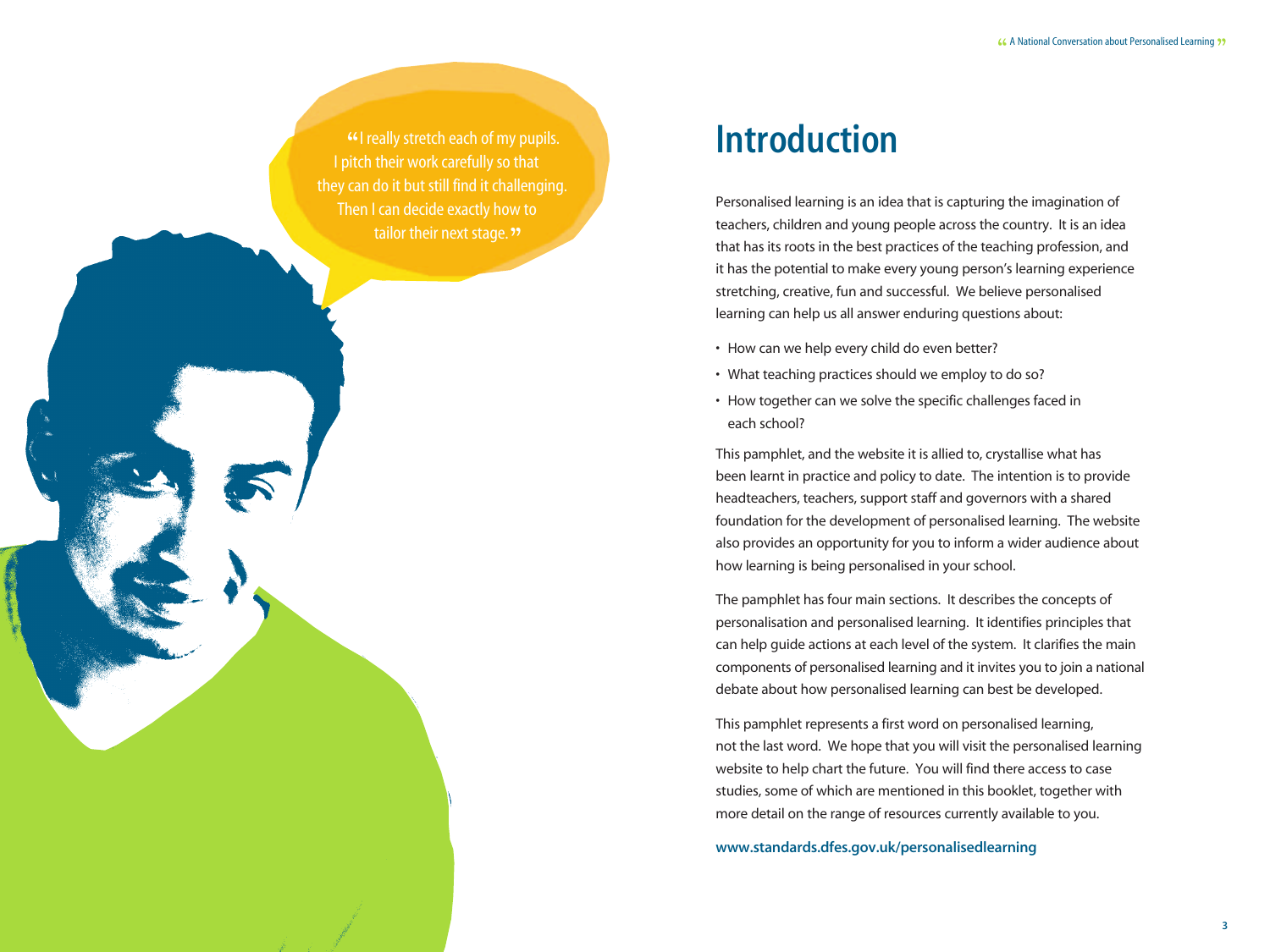## **What is personalisation and personalised learning?**

Personalisation is a very simple concept. It is about putting citizens at the heart of public services and enabling them to have a say in the design and improvement of the organisations that serve them.

In education this can be understood as personalised learning - the drive to tailor education to individual need, interest and aptitude so as to fulfil every young person's potential. David Miliband, in his 2004 speech to the North of England Conference, described this as:

*"High expectations of every child, given practical form by high quality teaching based on a sound knowledge and understanding of each child's needs. It is not individualised learning where pupils sit alone. Nor is it pupils left to their own devices - which too often reinforces low aspirations. It means shaping teaching around the way different youngsters learn; it means taking the care to nurture the unique talents of every pupil."*

Personalised learning is not a new DfES initiative. Many schools and teachers have tailored curriculum and teaching methods to meet the needs of children and young people with great success for many years, as the examples throughout this pamphlet show. What is new is our drive to make the best practices universal. We want to help all schools and teachers establish their own approaches to personalised learning, so that across the education system the learning needs and talents of young people are used to guide decision making.

"Do you think that you are personalising learning in your school?...?

> "... We are working towards it, we want every child to experience excellence in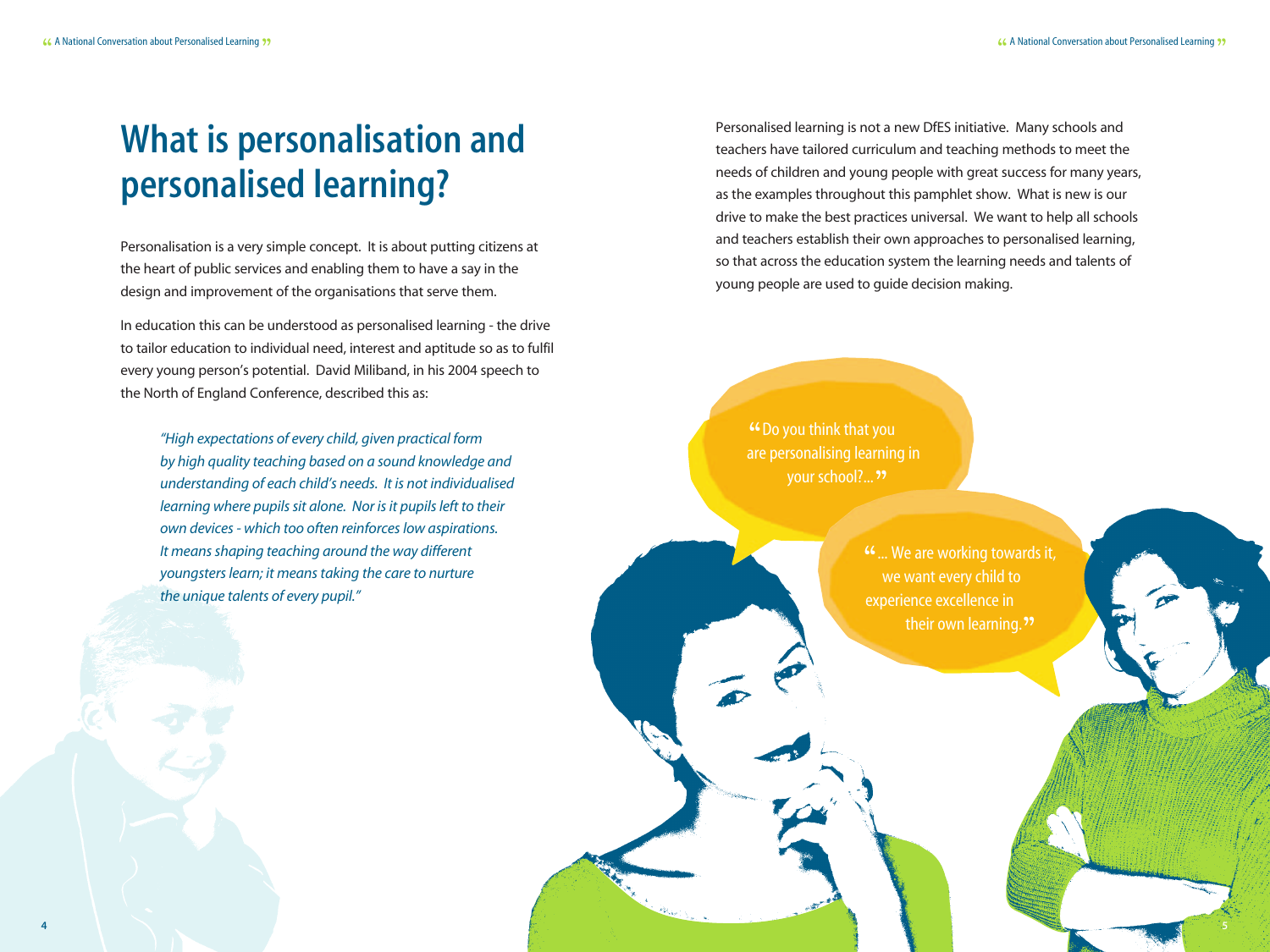# **Principles at the heart of personalised learning**

To build a successful system of personalised learning, we must begin by acknowledging that giving every single child the chance to be the best they can be, whatever their talent or background, is not the betrayal of excellence, it is the fulfilment of it. Personalised learning means high quality teaching that is responsive to the different ways students achieve their best. There is a clear moral and educational case for pursuing this approach. A system that responds to individual pupils, by creating an education path that takes account of their needs, interests and aspirations, will not only generate excellence, it will also make a strong contribution to equity and social justice.



#### **This leads directly to the principles that can help guide our day-to-day practices:**

- for children and young people, it means clear learning pathways through the education system and the motivation to become independent, e-literate, fulfilled, lifelong learners;
- for schools, it means a professional ethos that accepts and assumes every child comes to the classroom with a different knowledge base and skill set, as well as varying aptitudes and aspirations; and that, as a result, there is a determination for every young person's needs to be assessed and their talents developed through diverse teaching strategies;
- for school governors, it means promoting high standards of educational achievement and well-being for every pupil, ensuring that all aspects of organising and running the school work together to get the best for all pupils;
- for the DfES and local authorities, it means a responsibility to create the conditions in which teachers and schools have the flexibility and capability to personalise the learning experience of all their pupils; combined with a system of intelligent accountability so that central intervention is in inverse proportion to success;
- and for the system as a whole, it means the shared goals of high quality and high equity.

The rationale of these principles is clear - to raise standards by focusing teaching and learning on the aptitudes and interests of pupils and by removing any barriers to learning. The key question is how collectively we build this offer for every pupil and every parent.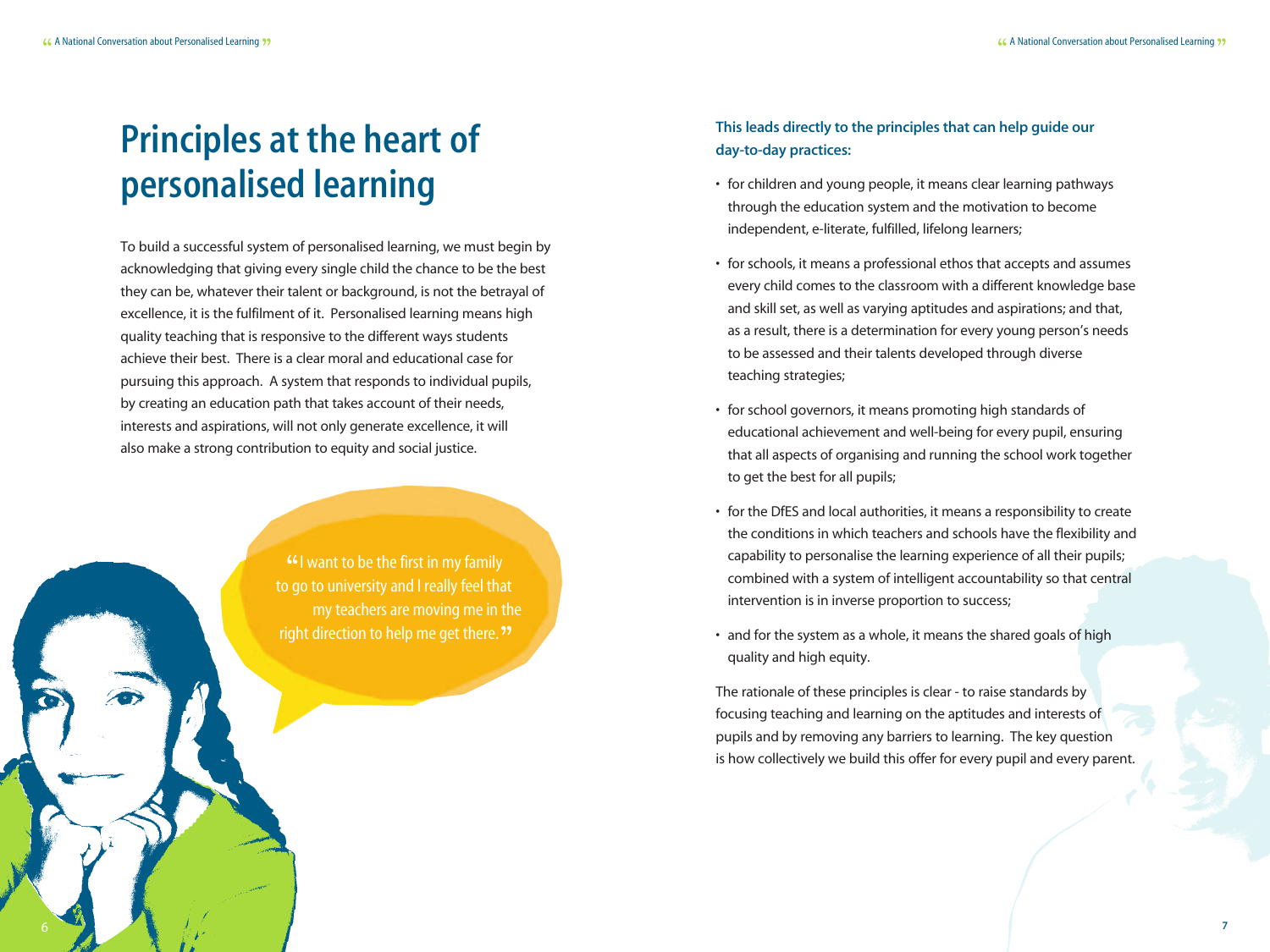# **The key components of personalised learning**

**Our starting point for delivering personalised learning is the expertise and professionalism of the whole school team. We know headteachers, teachers and support staff already do much to fulfil the potential of every pupil. Our belief is that there are five key components that can help to deepen and extend this personalisation of education.**

#### **Assessment for Learning**

**8**

A personalised offer depends on really knowing the strengths and weaknesses of individual children and young people. We believe a key means of doing so is assessment for learning and the use of evidence and dialogue to identify every pupil's learning needs.

There are of course different ways to ally assessment for learning to the existing expertise of the teaching profession. Teachers at Seven Kings School in Redbridge use data to provide structured feedback to pupils and to help plan lessons according to need. At St. Bonaventure's School in Newham the combination of student tracking and agreed individual learning targets is used to tackle underperformance. But whatever the contextual practice, the rationale is always the same: clear evidence about how to drive up individual attainment; clear feedback for and from pupils so there is clarity on what they need to improve and how best they can do so; and a clear link between student learning and lesson planning.

#### **Effective Teaching and Learning Strategies**

Personalised learning demands teaching and learning strategies that develop the competence and confidence of every learner by actively engaging and stretching them.

For teachers, it means a focus on their repertoire of teaching skills, their subject specialisms and their management of the learning experience. Personalised learning requires a range of whole class, group and individual teaching, learning and ICT strategies to transmit knowledge, to instil key learning skills and to accommodate different paces of learning.

"I've started putting quotes in my essays. What else can I do to make my work better? ... ??

> "... Yes, I've noticed! That's really good - and your work will improve even more if you can show why you are using the quote."

**9**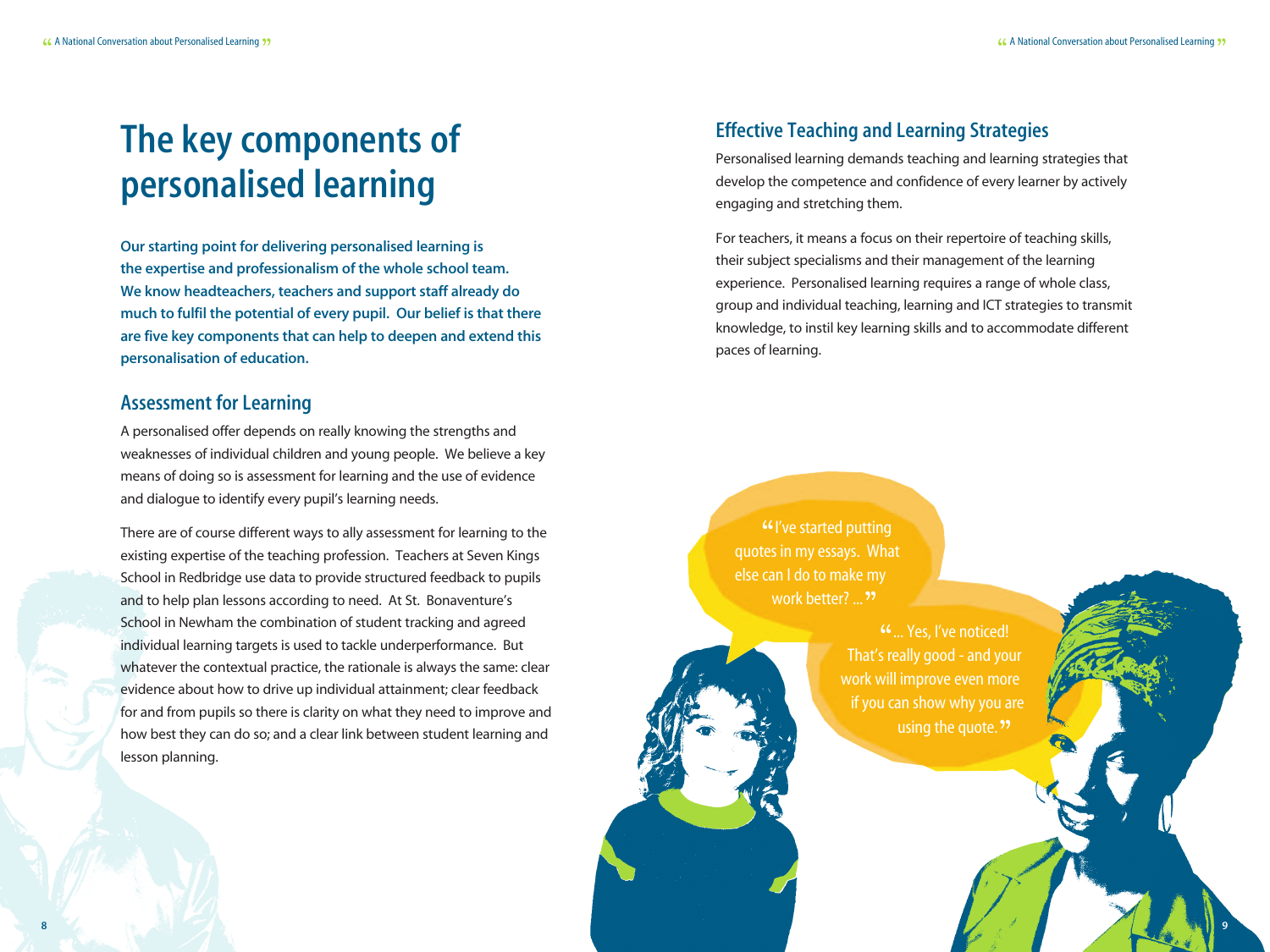**11**

For pupils, this means a focus on their learning skills and their capability to take forward their own learning. At Stifford Primary School in Grays, Essex, for example, teachers assist children to take control of their own learning by setting with them realistic learning challenges, such as re-designing the school grounds, and evaluating the outcomes of their learning. At Cramlington Community High School in Northumberland teachers help students identify and develop their learning skills and then structure their lessons according to how students will most effectively learn.

#### **Curriculum Entitlement and Choice**

Personalised learning demands a curriculum entitlement and choice that delivers a breadth of study, personal relevance and flexible learning pathways through the education system.

The National Curriculum is a vital foundation for all 5 to 14 year olds. New GCSEs in subjects like Engineering, ICT, Health and Social Care broaden the offer, and the Tomlinson Working Group holds the potential for wider reform at 14-19. But it is teachers and schools who have the



"I've been given a lot of help by my school to help me decide which vocational GCSEs to take - they've really understood what's right for me."

"We like it at our school because we know that we can talk to someone as well as our teacher if we have a problem."

capacity to harness the enquiry and enthusiasm of students. In primary schools this means teachers using the flexibilities that already exist to ally high standards in the basics with opportunities for enrichment and creativity. At Westbury Park Primary School in Bristol, regular curriculum-focused weeks, such as Arts, Science and Book weeks, offer the opportunity to explore the curriculum in greater depth. In the early secondary years it means students are actively engaged by exciting curricula and specialist subject enquiry. At 14-19 it means schools working together to extend curriculum choice - like at the Central Gateshead 6th Form Consortium, which offers a common prospectus, a wide range of academic and vocational courses and a choice of movement for students across participating institutions.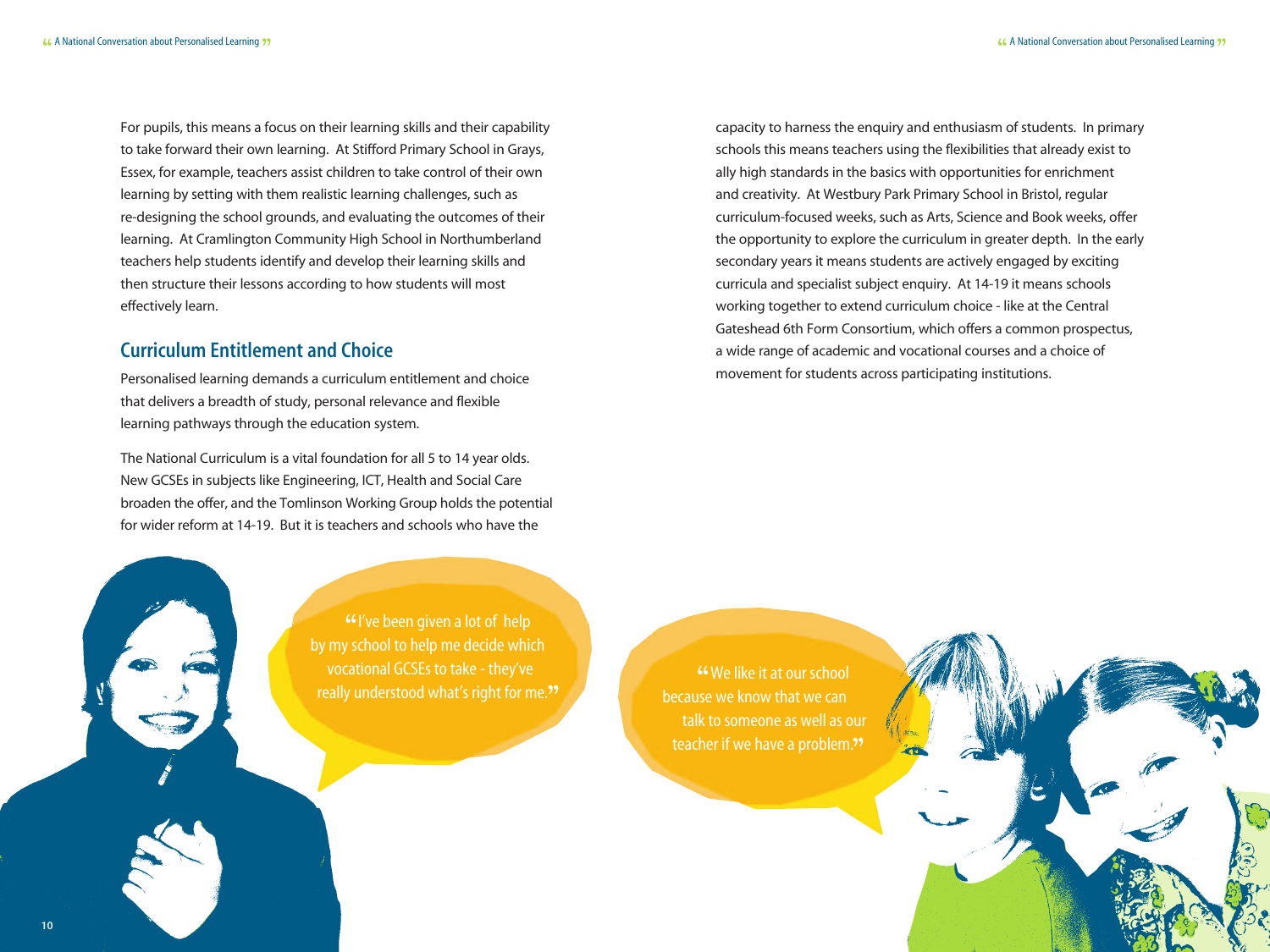#### **School Organisation**

Personalised learning demands that school leaders and teachers think creatively about school organisation, so as to best support high quality teaching and learning and to ensure that pupil performance and pupil welfare are mutually supportive.

Across the country there is a range of innovative responses. At Tidemill Primary School in Lewisham the benefits of workforce remodelling and increased planning, preparation and assessment (PPA) time for teachers have resulted in one of the most dramatic school improvements in the country. At Lynn Grove High School in Norfolk effective use of ICT means that the school's four walls are no longer a constraint to pupil progress. A 'Virtual School'

> good at school myself, but is there anything I can do to help my daughter? ... "

provides online materials and support that are used extensively by students outside normal hours. At Ninestiles School in Birmingham there is a clear and consistent policy on 'behaviour for learning' to create an environment in which all students feel safe and secure and can flourish as individuals. The common purpose linking these strategies is a focus on the progress of every pupil. Their shared effect is to ensure pupils receive a consistently good experience of education with the emphasis both on progress and enjoyment.

"... Just ask her what she's been studying. You'll help by getting her to explain it. You don't always have to understand everything yourself. "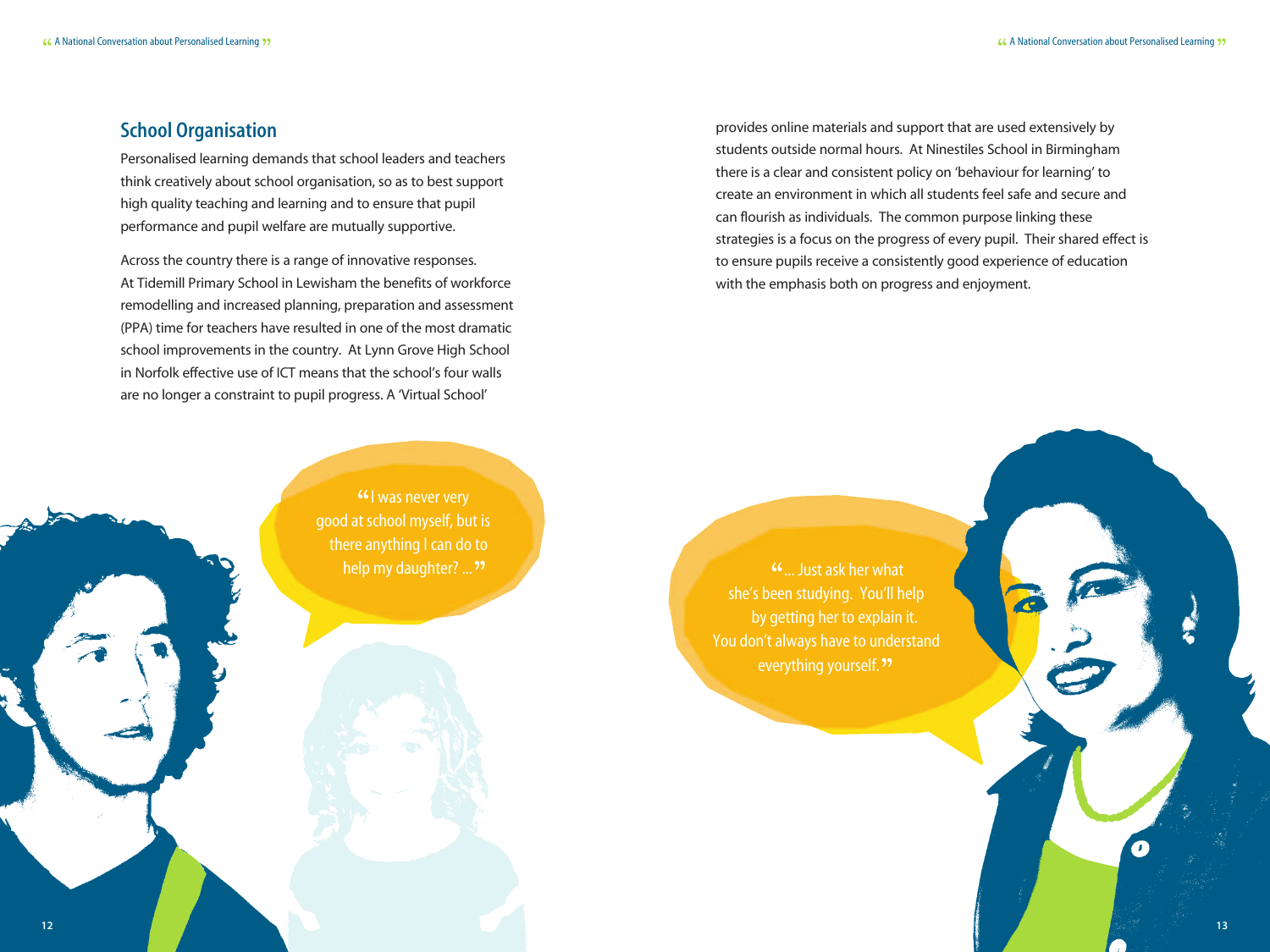**14**

#### **Strong Partnership Beyond the School**

Personalised learning demands strong partnership beyond the school to drive forward progress in the classroom, to remove barriers to learning and to support pupil well-being.

This means a strong partnership with parents and carers, so that they become more closely involved in their child's learning and help improve behaviour and attendance. The English Martyrs Primary School in Sefton, for example, runs regular workshops with parents, carers, teachers and children so that they work together to increase participation and progression. It means strong partnerships with local institutions to extend the learning opportunities of young people and broaden their horizons. It means using the opportunities of the Green Paper 'Every Child Matters' to integrate children's services by bringing family support, social care and health services together with education to help support all children and in particular those with additional needs. Extended schools, such as King's Park Primary in Bournemouth and Dyke House School in Hartlepool, can lead the way by reaching out to the community.

**These are the five key components of personalised learning. We believe they offer a framework for implementation: a set of tools for schools and teachers to employ contextually so as to respond to the challenges they face. We believe that these are shared principles. But we understand that practices will look different in different schools.**

## **The National Conversation: schools leading reform**

We would like you to join a national conversation about how personalisation can be used to drive success in every school. It is a conversation that has already started: at the series of conferences the DfES held with secondary headteachers and, with the Primary National Strategy, with primary headteachers during 2003; at the joint conferences being organised by the Specialist Schools Trust **www.schoolsnetwork.org.uk** and the Secondary Heads Association **www.sha.org.uk**; through the Leadership Network of the National College for School Leadership **www.ncsl.org.uk/ldr**; at learning exchanges between schools facing similar challenges; and in discussions in classrooms throughout the country.

We would like you to take a further step in the conversation by visiting the personalised learning website **www.standards.dfes.gov.uk/personalisedlearning** where you will be able to discuss with a system-wide audience:

- **• how you are personalising learning in your school, with the opportunity to collaborate on best practice by posting case studies on to the web;**
- **• whether the resources for progress we are providing are helpful, many of which can be reviewed by following the web links at the back of this document;**
- **• what more the DfES can do to help.**

Building an offer of personalised learning is a significant challenge for teachers, schools and local and national government. But it is an offer that is massively in the interests of young people. We look forward to working with you to make it a reality.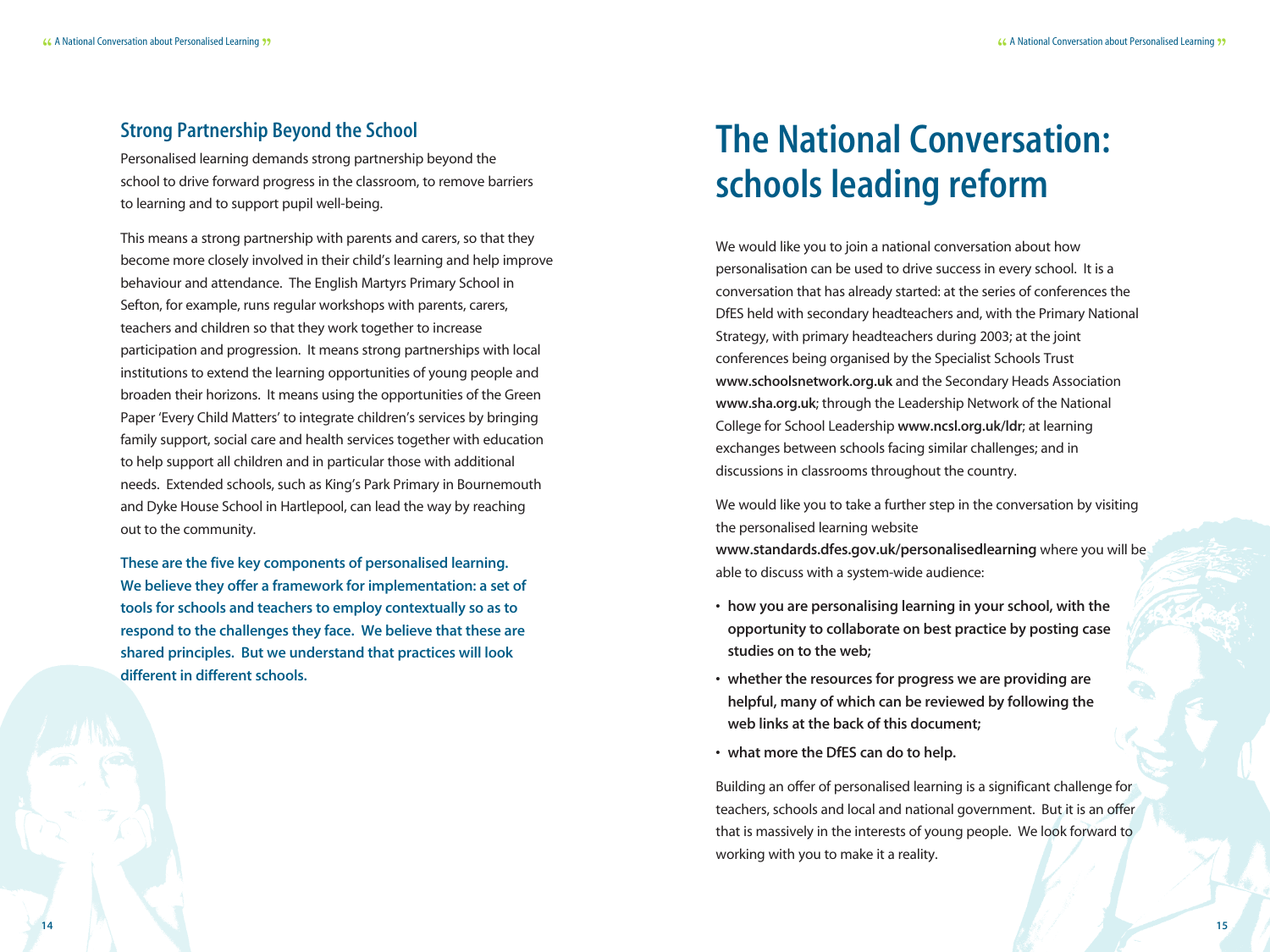### **Resources for Progress:**

**The Primary National Strategy** – is supporting schools to provide opportunities for all children to fulfil their potential through a commitment to high standards and excellence within an engaging, broad and rich curriculum which has an explicit focus on learning and teaching and assessment for learning. It is helping schools to secure early learning through the Foundation Stage, promote continuity between phases and build stronger links with parents as partners in learning. You can find further details of how the Primary National Strategy is providing this support with links to the associated materials for the immediate future. **www.standards.dfes.gov.uk/primary**

**The Key Stage 3 National Strategy** – is helping schools to ensure all pupils make best progress and become motivated, independent learners by improving teaching and learning, developing assessment for learning and promoting inclusion and tackling underperformance through targeted intervention. It is helping schools to design curriculum and school strategies tailored to pupils' needs and aspirations and to involve parents as partners in learning. You can find details of how the KS3 National Strategy is providing this support, with links to the associated materials for the immediate future. **www.standards.dfes.gov.uk/keystage3**

**Workforce Remodelling** – allows schools to give teachers the time and support they need to offer a more differentiated approach to meet the needs of individual pupils, by building a whole school team and thinking creatively about the use of all their resources. **www.remodelling.org**

**The New Relationship with Schools** – will give schools greater flexibility over how they deploy their resources, with rigorous self-evaluation and the support of a school improvement partner helping schools to personalise learning. **www.teachernet.gov.uk/newrelationship**

**Extended Schools** – provide a range of services and activities, often beyond the school day to help meet the needs of its pupils, their families and the wider community. **www.teachernet.gov.uk/extendedschools**

**School Buildings** – run a website which includes information, designs and innovative ideas for shaping the environment for teaching and learning, together with information about the different types of capital funding allocated by the DfES to LEAs and schools. This includes details about the 'Building Schools for the Future' programme for secondary schools. **www.teachernet.gov.uk/management/ resourcesfinanceandbuilding/schoolbuildings**

"I go to Breakfast Club at school when Dad goes to work and sometimes he comes and learns French with me after school.<sup>??</sup>